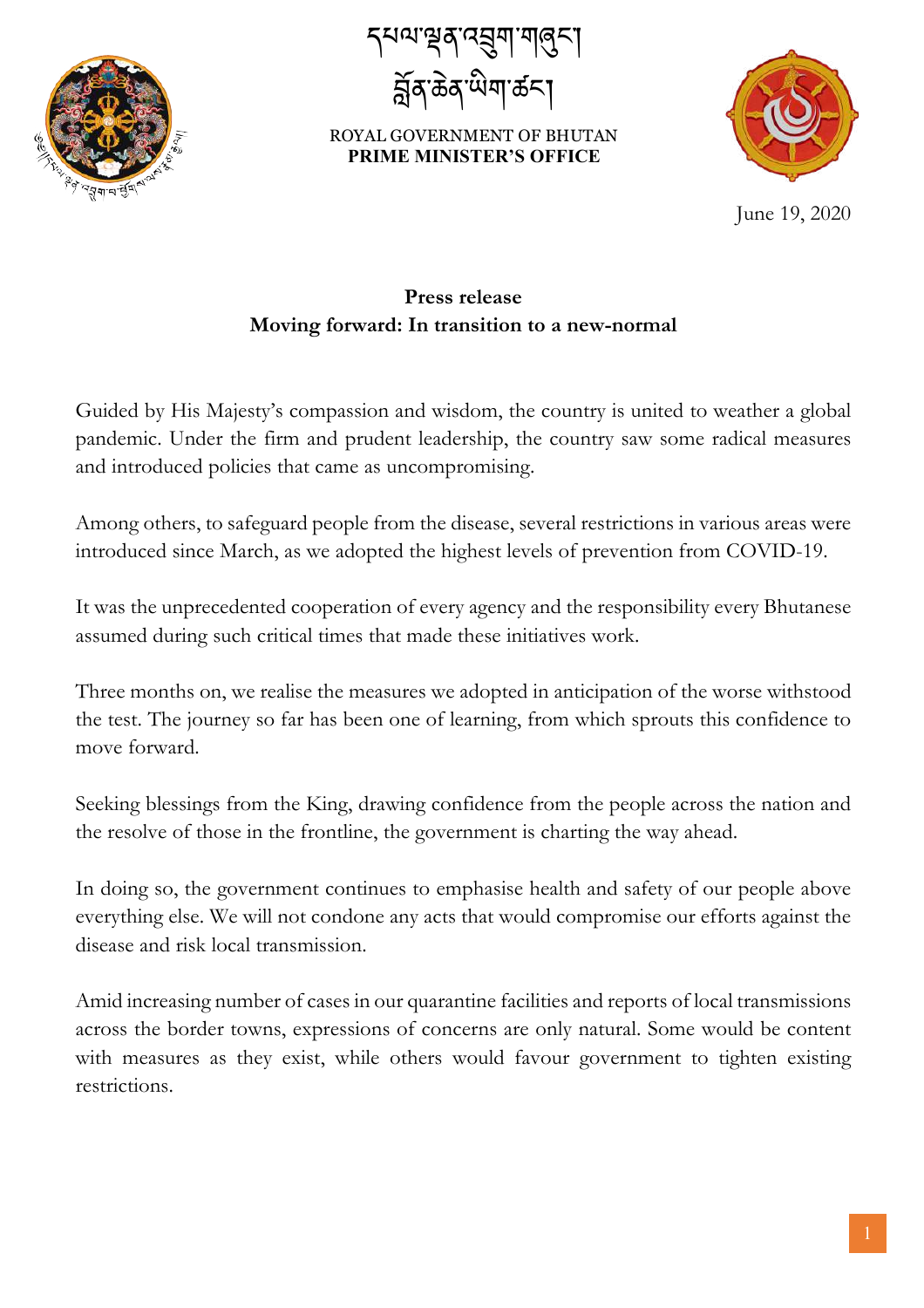

དཔལ་ལན་འབག་གཞང་། 'ক্টব'ঁঐমা'ৰ্ক্ৰ<'



But the way forward, if we really trust our system and frontline workers, is for us to draw advantages from the circumstances we are in. Given a choice, we will always go for life over livelihood.

However, with lives secured, it only makes sense to continue our livelihoods. When we know we have the room to allow economic activities, continuing to focus on prevention alone, comes on the side of an irrationality.

Countries around the world at this stage, faced with rampant local transmission are trying to strike a balance between the pandemic and the socio-economic sustenance.

In our case, it's unique. It is about taking advantage of our effective system that has known no local transmission, complemented by our uncompromising bid to protect our citizens from the pandemic, led by His Majesty himself.

By lifting existing restrictions, which will be done in phases, we are convinced there is enough room and opportunity to wage forward, without risking the spread of coronavirus.

Our surveillance system is smart enough to tackle the consequence of a local transmission, in the event of which, instructions for additional restrictions will be immediately issued to prevent spread and we are certain about our people's compliance. This adds to the efficiency of our system and has given us the confidence to chart the course ahead.

To begin with, the government is starting with critical sectors and services that are essential for us, while also ensuring economic activities and wellbeing of our people.

All in all, our journey hereon is about deriving opportunities, and reaping benefits and fruit of untold sacrifices of His Majesty The King and hard work of our people on the frontlines.

In stating this, we are given the imagery of a child cradled in delight, oblivious to the surrounding secured by his father who sweats day in and out to keep him safe, while the mother spends sleepless nights in attending the health and wellbeing of the child.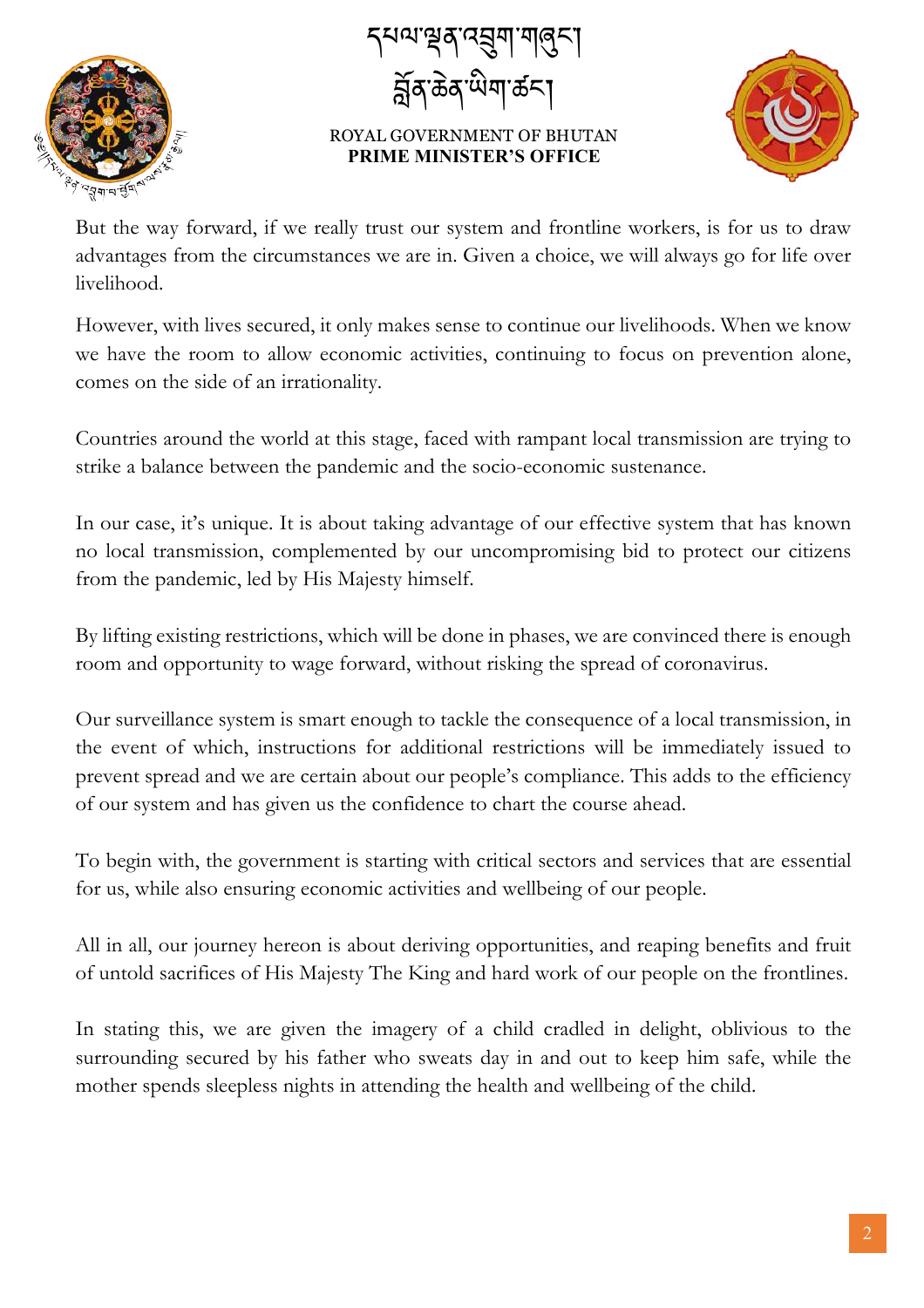

ग्भूव दच्चण गलुन्। ৰ্হ্নৰ ক্ৰম অমাৰ্কন



With this, we bring to notice the first phase of our journey in transition to a new normal.

#### **Phase one**

### **Schools, institutes and colleges: Starting July 1, 2020**

- For education, Classes X and XII will resume for critical reasons to go to higher levels where they choose their subject specialisation and colleges.
- Classes VII, VIII, IX and XI will resume in the subsequent phases, about which the government will announce in time.
- In the event of local transmission, it is the children of lower classes who have higher risks, for being unable to understand and follow the COVID-19 safety norms.

Therefore, students of pre-primary until Class VI will not undergo campus education this year. They will continue with online and other teaching modalities prepared by Ministry of Education. The students will be assessed based on key learning through a smart system designed by the ministry.

- All classes of technical and vocational education training (TVET) institutes will start from the specified date. Since all institutes operate on campus with boarding facilities, and the need to train on site, TVET institutes are safe to resume under present circumstances.
- Private technical and vocational institutes, including driving and tailoring, since they operate in small numbers without protracted contact.
- Although delayed, RUB will ensure final year students resume campus study and prepare for graduation, while first and second year students will continue online classes and adopted assessments.
- Subsequently, intakes in civil service, corporate offices and private sector will follow undisrupted.

#### **Note:**

- All students on campus are required to wear masks.
- § School administrations and managements of institutes and colleges will prepare the campus in keeping with COVID-19 safety and prevention guidelines and protocols.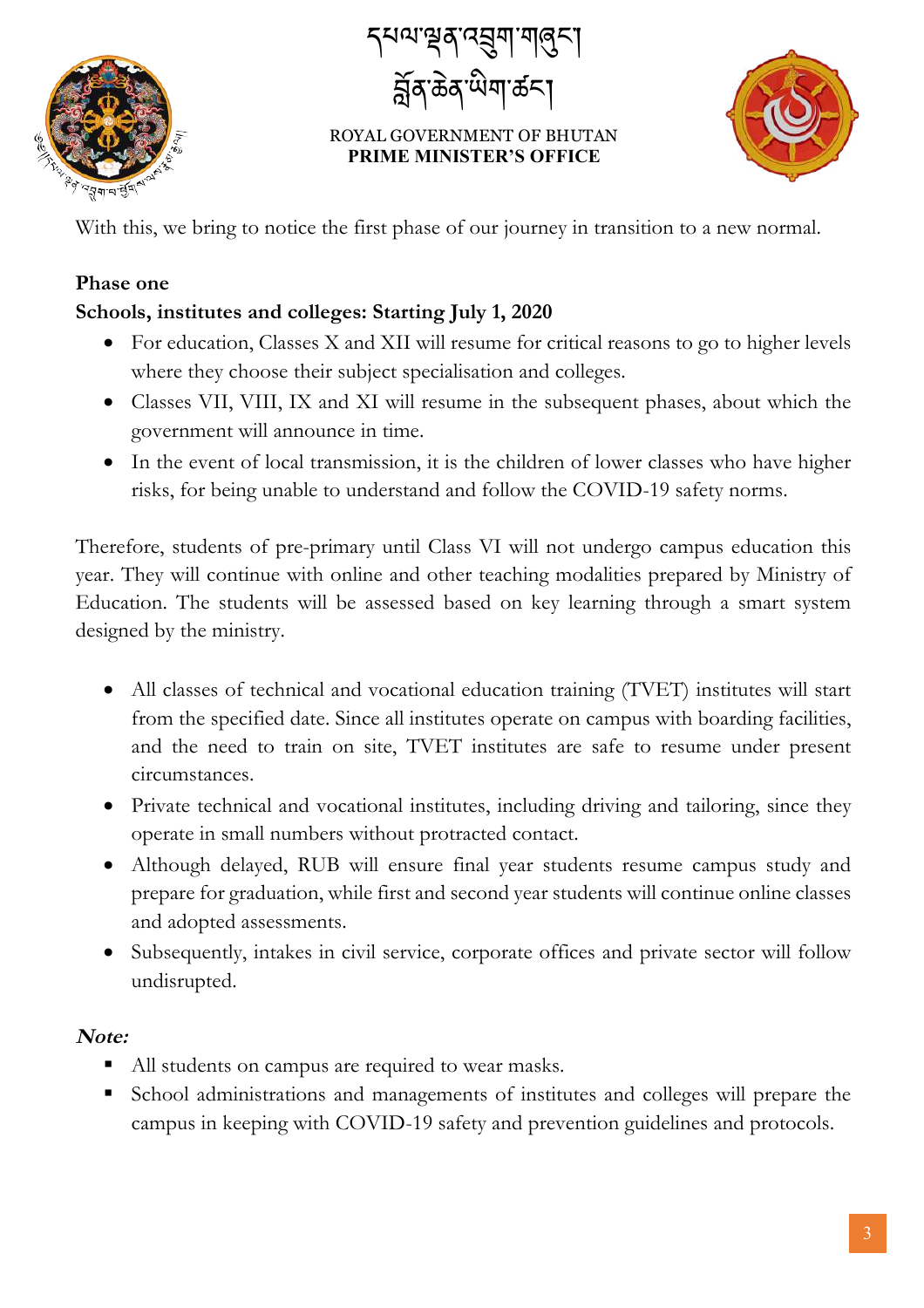

।অ'শ্বৰ্ব্ব্মশ্মান্ত্ৰ্ব্ ৰ্হ্নৰ ক্ৰম্মী ক্ৰম



#### **Businesses: starting July 1, 2020**

- Except for those specified under for later phases, all businesses will resume with extension of closing time from 7pm to 9pm.
- Karaoke, drayangs, night clubs, pubs and movie theaters will be considered in the subsequent phases. Although not the case today, the risk of spread of the disease in these establishments are higher.
- Informal businesses and street vendors will be allowed to operate. All vendors must wear face masks.

#### **Note:**

- To refrain from going out, people are advised to avail of services that have delivery and are online.
- All business must follow COVID-19 prevention and safety guidelines and protocols. They must ensure adequate distance among customers and disallow crowding at all times.

#### **Sports: starting tomorrow**

- All sports centres stadiums, gyms, yoga, dance studios, rubber tracks and facilities for traditional games – will reopen.
- No tournaments or spectators will be allowed. Sports and fitness facilities should ensure minimum attendance at a time. For archery, it will be 15 people. No dancers or onlookers will be allowed.

#### **Note:**

■ Druk Trace app, or manual registration will have to be in place for record keeping. All hygiene and sanitation provisions should be in place.

#### **Offices: starting Monday (June 22)**

- All government, corporate and allied agencies to formally discontinue "work from home". RCSC may consider exceptions if need be.
- Agencies are also encouraged to minimise interactions and continue using technology for meetings and other official correspondences.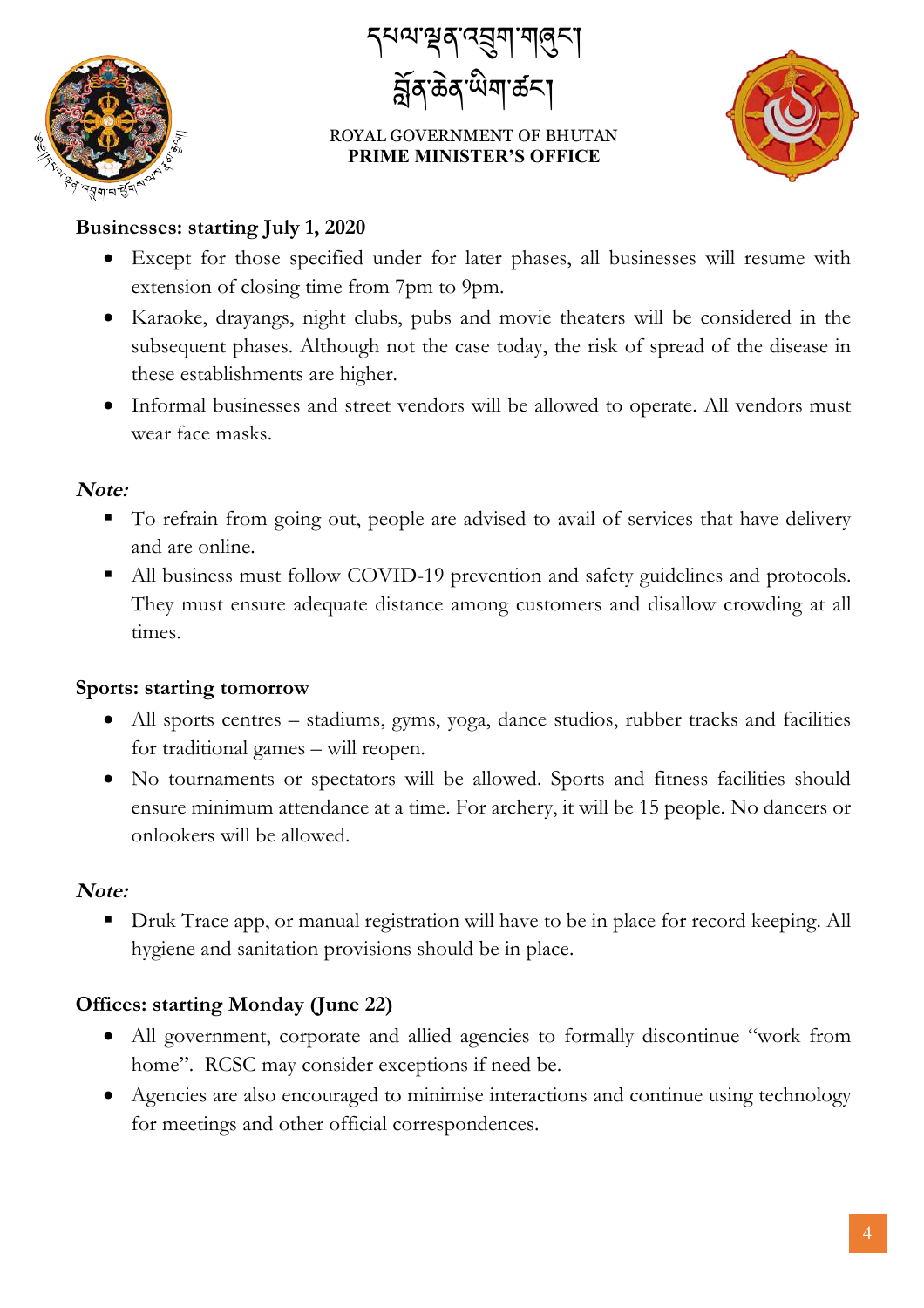

དཔལ་ལན་འབག་གཞང་། ৰ্ন্নৰ ক্ৰম্মী ক্ৰম



#### **Trainings and workshops**

- All government, corporate and private entities are encouraged to opt for virtual meetings and conferences.
- Trainings and workshops held in facilities, if not possible online, should limit the number of people and follow COVID norms.

#### **Religious and social functions**

- Religious functions and social events like *tendrels*, birthdays and inaugurals will be limited to family members and close circle of associates.
- All religious sites will open. The site in-charge should monitor and discourage crowd. All visitors to follow COVID norms.

### **Parks and public spaces**

• All parks and public places will open. Authorities will monitor and disallow huge gatherings.

### **Public transport**

- Taxis and other public transports can carry passengers to full seating capacity.
- All passengers must use face masks. It is optional for drivers, as it could pose inconvenience and risks, particularly for long journey.

#### **Conclusion**

It is His Majesty's leadership, today as in all other times, that has helped the country steer clear of challenges as grave and delicate. In personally spearheading the preparedness for the pandemic, the government and the people of Bhutan derive immense sense of peace and security.

We would like to thank every organisation, institute and individual for their support in response to the situation so far. We would like to thank media for ensuring clear communication and swift updates for the people in these times.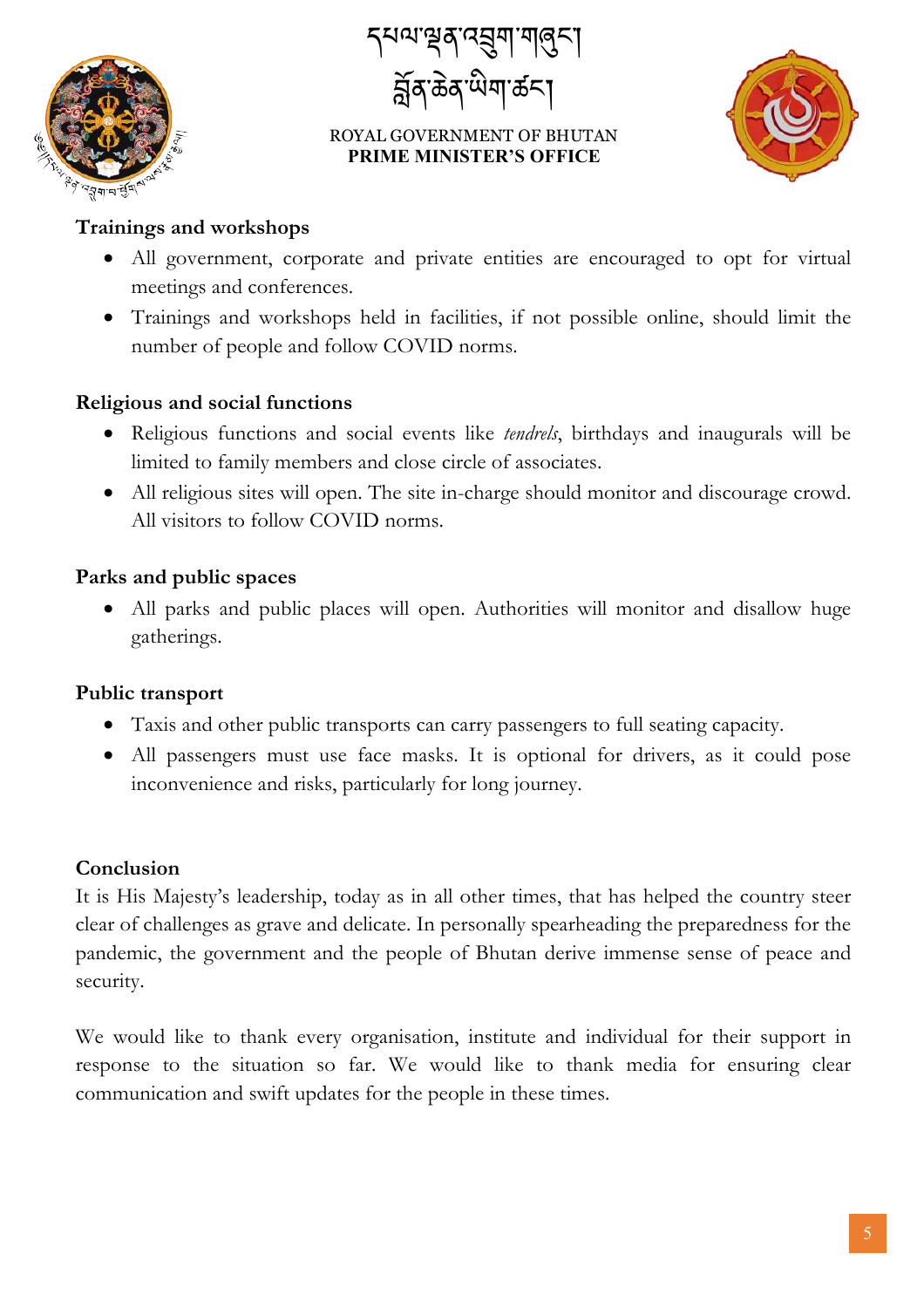

དཔལ་ལན་འབག་གཞང་། ৰ্ন্নৰ ক্ৰম অমাৰ্কনা



We extend special gratitude to frontline workers, who, we understand will have more responsibilities to shoulder as we allow more activities while stepping up surveillance.

We are thankful to all our volunteers, including De-suups. Your spirit and dedication for the country is highly appreciated. It is indeed a lifetime opportunity to be able to come forward to serve the country when in need. Please continue to protect our people and communities.

Meanwhile, Bhutan continues to remain in highest preventive mode. Should there be any unpleasant development, government will immediately step in with tough and severe measures.

In subsequent phases, the government will review and inform, in about a month, its considerations on other restrictions, gauging from developments on the ground.

For reopening classes VII, VIII, IX and XI, the government is exploring possibilities of allowing students in separate groups on alternate days of the week to discourage crowding.

By the time we enter phase three, our pandemic-triggered mode of approach will be, the socalled, "new normal". It is obvious there will not be a clear distinction or a line to draw between now and post COVID. It could be a year, or two or five or ten.

The relaxations of these restrictions don't mean extra risk of local transmission. Without a distinct delineation between now and post-COVID, these initiatives will enable us to, at least, reduce our wait for the pandemic to abate.

Now that it has entered the dictionary of medical diagnosis, the disease will remain. Therefore, unless we claim the "new normal", we cannot continue to wait for the right time to arrive. All individuals will have to start embracing the change and live with it.

Alongside the adjustments we are making today, let us all work together to go beyond conventional thinking and conventional ways of life.